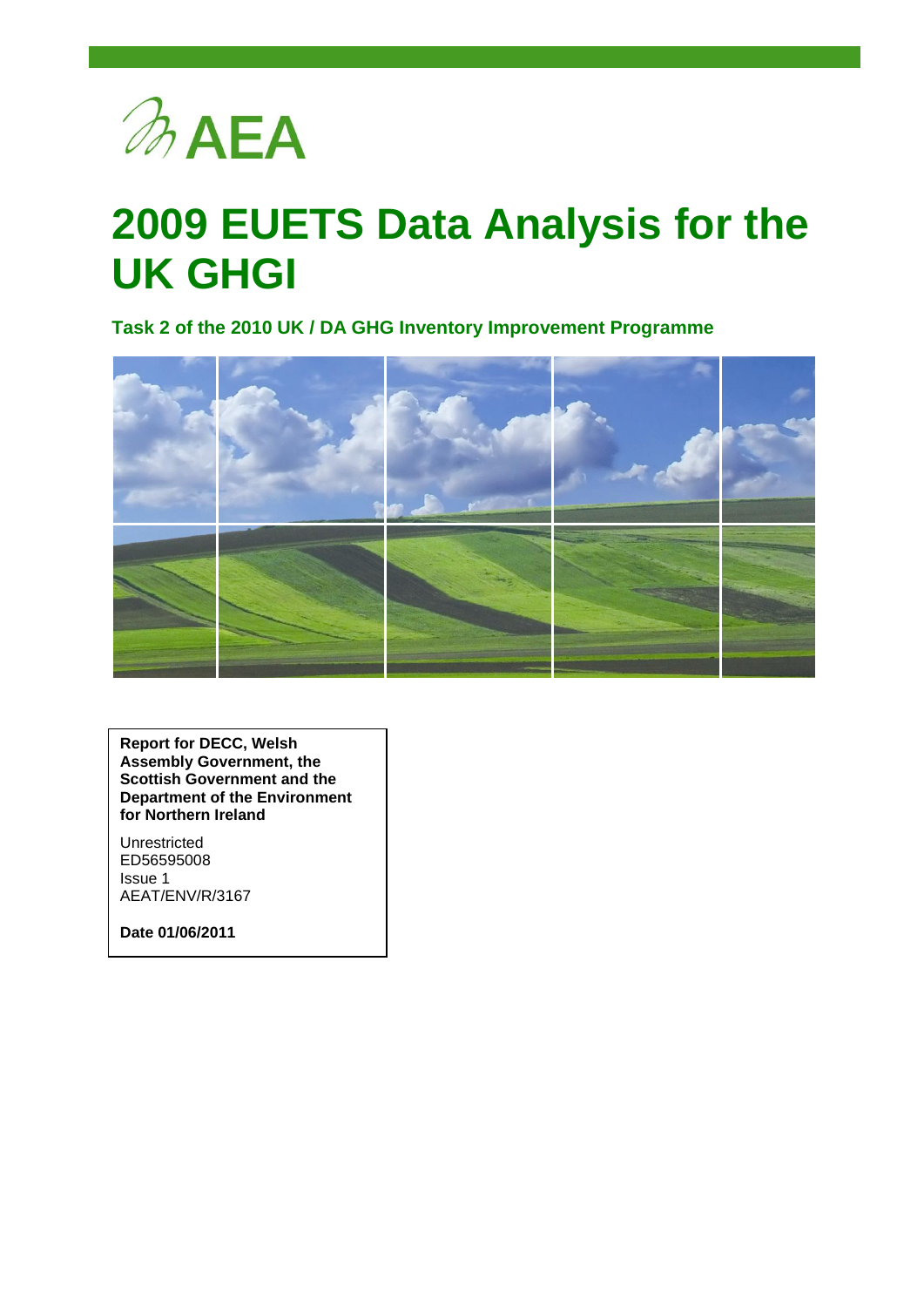#### **Customer: Contact:**

The Department for Energy and Climate Change, Welsh Assembly Government, the Scottish Government and the Department of the Environment for Northern Ireland

#### **Customer reference:**

#### **Confidentiality, copyright & reproduction:**

This report is the Copyright of DECC, Welsh Assembly Government, the Scottish Government and the Department of the Environment for Northern Ireland and has been prepared by AEA Technology plc under contract to DECC . The contents of this report may not be reproduced in whole or in part, nor passed to any organisation or person without the specific prior written permission of DECC, Welsh Assembly Government, the Scottish Government and the Department of the Environment for Northern Ireland. AEA Technology plc accepts no liability whatsoever to any third party for any loss or damage arising from any interpretation or use of the information contained in this report, or reliance on any views expressed therein

#### **AEA reference:**

ED56595008-R3167 Issue 1

Glen Thistlethwaite AEA Gemini Building, Harwell International Business Centre, Didcot, OX11 0QR t: 0870 190 6584 f: 0870 190 6318 e: [Glen.Thistlethwaite@aeat.co.uk](mailto:Glen.Thistlethwaite@aeat.co.uk) AEA is a business name of AEA AEA is certificated to ISO9001 and ISO14001

#### **Author:**

Neil Passant

#### **Approved By:**

Glen Thistlethwaite

#### **Date:**

01 June 2011

**Signed:**

al Relativet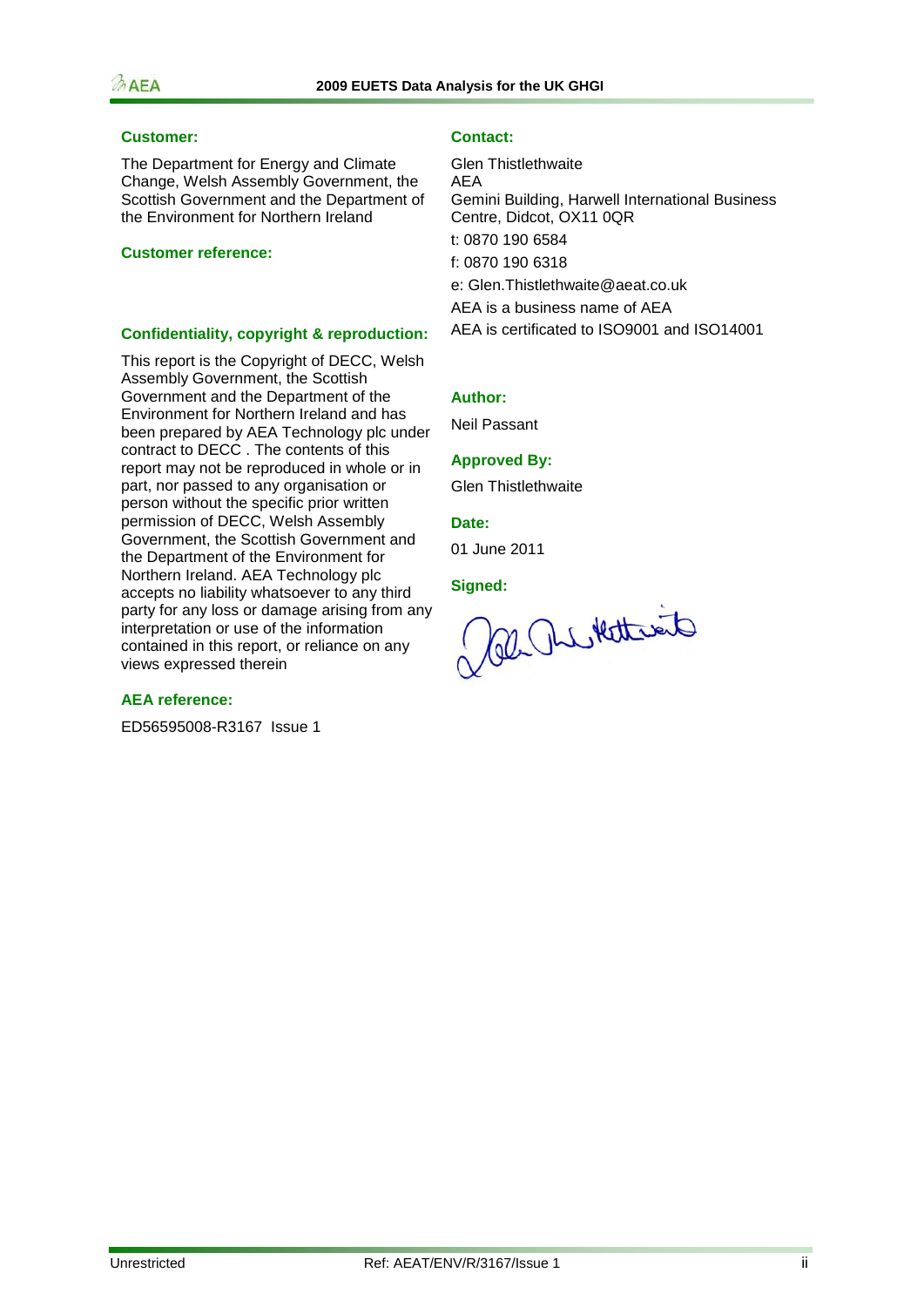# **Executive Summary**

This report summarises the analysis of the 2009 European Union Emissions Trading System (EUETS) energy and emissions data that is used within the compilation of the UK GHG inventory. The EUETS data are used to inform activity data estimates for heavy industry sectors, carbon dioxide emission factors of UK fuels within those sectors, and for comparison of fuel allocations to specific economic sectors against data presented in the *Digest of UK Energy Statistics* (DUKES), published by the Department of Energy and Climate Change (DECC).

This analysis has been conducted as part of the 2010 UK / DA GHG Improvement Programme, and will also provide input data that are used to inform the inventory estimates for the Devolved Administrations (DA) and Local Authority (LA) carbon dioxide estimates.

The analysis of the 2009 EUETS data seeks to:

- improve emission estimates across the highly energy intensive sources through the use of verified data and up to date fuel compositional analysis for source sectors such as power stations and refineries;
- ensure that GHG inventory data are accurate and consistent with EUETS as far as is practicable, and identify activity data inconsistencies between EUETS and DUKES, seeking to resolve these through consultation with DECC where possible;
- derive estimates of traded (within EUETS) and non-traded (outside of EUETS) GHG emissions in the UK, to support policy development using the National Communication and IPCC sector formats.

The full details of the research have been provided to the DECC DUKES team of energy statisticians, to highlight the sources where EUETS data appears to be inconsistent with current national energy statistics; the analysis is being quality-checked and considered for use within the compilation of DUKES 2011.

The key findings from this research include:

- In the 2009 EUETS dataset, a very high coverage of Tier 3 emissions data is evident for all fuel use in the power sector, as well as for coal autogeneration, coal use in the lime sector, and refinery fuel oil and OPG use. All of the fuel quality data for these sources and fuels are therefore used within the UK GHGI, as the EUETS fuel quality data is the most representative dataset available to inform UK carbon dioxide emission factors in the inventory;
- EUETS emissions data for petcoke use in refineries has been compared against DUKES activity data. Consultation with DECC energy statisticians has identified that the figures given in DUKES are subject to considerable uncertainty and, as a result, the EUETS data have been used instead within the UK GHGI;
- EUETS-derived emission factors from 2009 for colliery methane and OPG (at refineries) have been applied to all sources using those fuels;
- Allocations of OPG use within refinery and other industry sectors derived from EUETS are not consistent with data within DUKES. The allocation of data from EUETS to DUKES fuel categories is somewhat uncertain for OPG due to the wide range of fuel nomenclature reported with EUETS. The analysis and subsequent consultation with DECC DUKES has helped to identify site-specific issues of mis-reporting that are being resolved;

Several of the main data discrepancies at UK level pertaining to differences in reported fuel use by sector compared to DUKES will be taken forward in meetings with the DECC DUKES team, during 2011, aiming to clarify the key DUKES revisions that may be possible based on this analysis. The main fuels where such discussions are ongoing are: OPG, coke and petroleum coke.

The estimation of the traded and non-traded share of UK emissions for 2009 indicates that of the total carbon dioxide emissions in the UK, 52% are non-traded. Further work may be needed to revise and improve the reporting of the traded / non-traded split, depending on the format that is decided upon as most useful for reporting across DECC.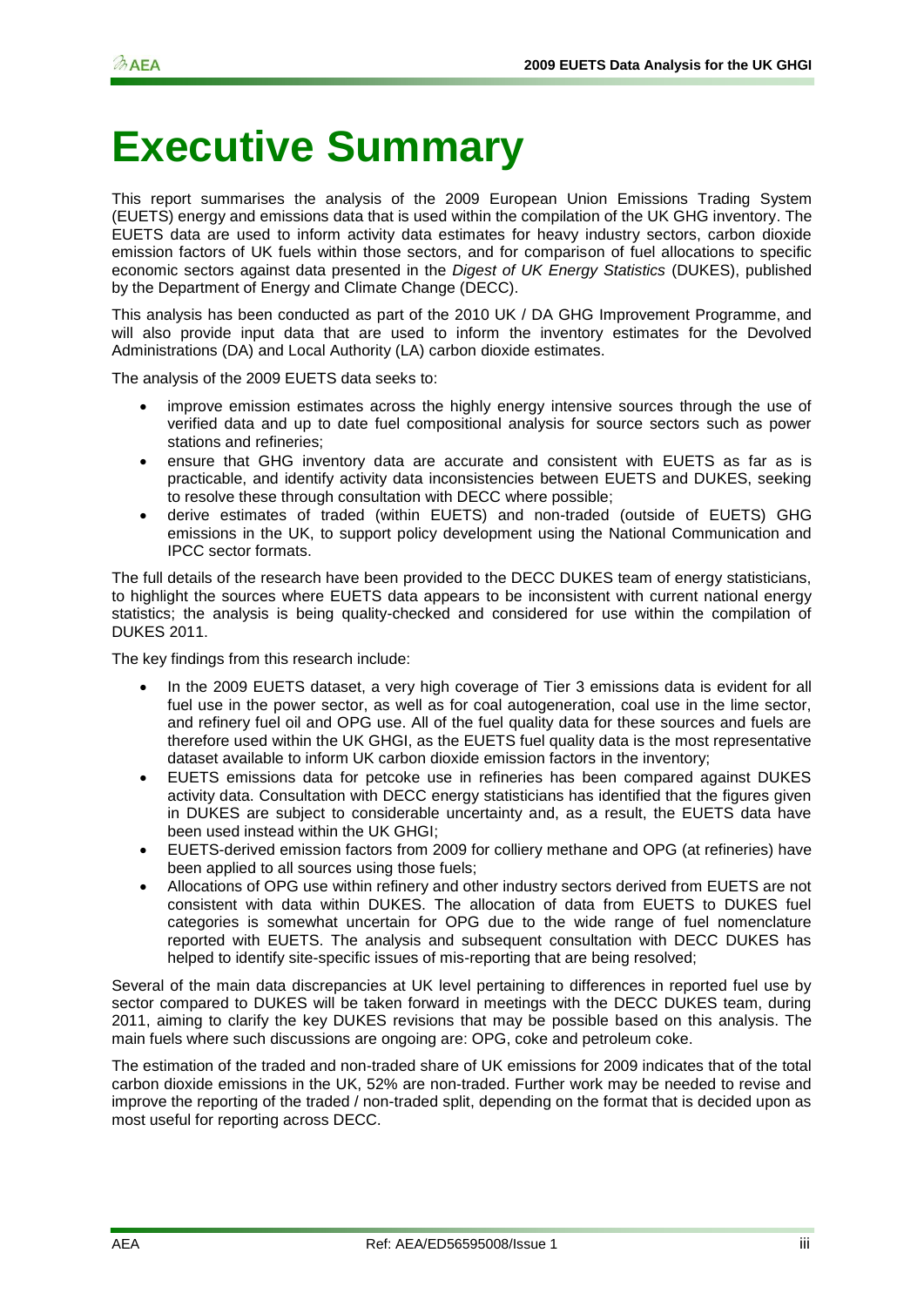# **Table of Contents**

| 1            |     |  |
|--------------|-----|--|
|              |     |  |
|              | 1.2 |  |
| $\mathbf{2}$ |     |  |
| $\mathbf{3}$ |     |  |
|              | 3 1 |  |
|              |     |  |
|              | 3.3 |  |
| 4            |     |  |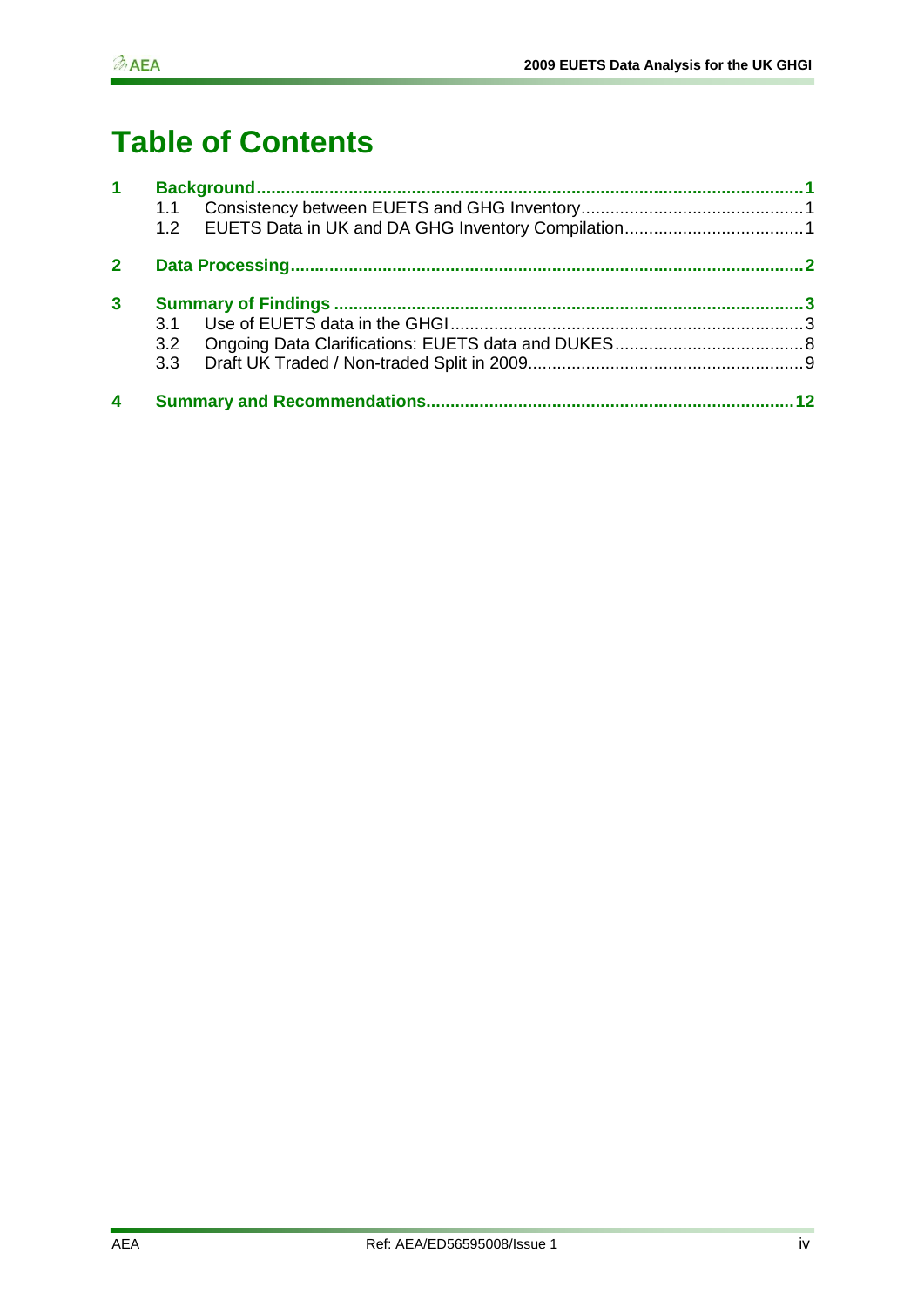# <span id="page-4-0"></span>**1 Background**

The European Union Emissions Trading System (EUETS) data provides annual estimates of fuel use and fuel quality data from the most energy intensive sites in the UK, and provides a source of data that can be used to cross-check data held in the UK Greenhouse Gas Inventory (GHGI), and to inform the carbon contents of current UK fuels. The EUETS has operated since 2005, and there are now 5 years" worth of data on fuel use and emissions across major UK industrial plant, for 2005-2009.

The data reported under the EUETS includes quantities of fuels consumed, carbon contents, calorific values and emissions of carbon dioxide, all presented by installation and by emission source. Data for individual installations are treated as commercially confidential by the UK regulatory authorities and so only aggregated emissions data are reported in inventory outputs.

### <span id="page-4-1"></span>**1.1 Consistency between EUETS and GHG Inventory**

As part of the UK"s annual reporting requirements to the EUMM and UNFCCC, the UK must include a comparison of the EUETS data against the national inventory dataset within the National Inventory Report, which will be published on  $15<sup>th</sup>$  April 2011. Furthermore, the analysis of the inventory against the EUETS dataset is coming under increasing scrutiny due to the development of domestic GHG reduction targets that are based on non-traded<sup>1</sup> emissions data only, and the growing need to understand the UK non-traded sector emissions for future reporting under the Effort Sharing Decision.

In the 1990-2009 inventory cycle, the inventory agency team has updated and extended the EUETS analysis conducted for inventory compilation, using the 2009 EUETS dataset. The main findings are reported within the National Inventory Report (NIR), and this short report also summarises progress. The full analysis of the Devolved Administration (DA) -specific traded and non-traded data has not yet been completed, as that analysis is done in conjunction with the ongoing DA GHG inventory compilation, although some of the UK-wide data processing covered here will feed into the DA analysis, and the underlying issues of data consistency between EUETS and UK energy statistics (e.g. sector allocations of fuel use that may differ between EUETS and DUKES) are also of interest to the DAs, as these reporting inconsistencies affect the sub-national analysis of sector emission energy and emission estimates.

### <span id="page-4-2"></span>**1.2 EUETS Data in UK and DA GHG Inventory Compilation**

The main aim of the EUETS analysis reported here is to analyse EUETS 2009 data to assess its usefulness as a quality check for sector-specific fuel use (i.e. comparing EUETS fuel totals against reported national sector energy statistics within DUKES) and to inform sector-specific, fuel-specific carbon emission factors. The outputs from this analysis comprise:

- improved emission estimates across the highly energy intensive sources (at UK and DA level) through the use of verified data and up to date fuel compositional analysis for several source sectors such as power stations and refineries;
- ensuring that inventory data are accurate and consistent with EUETS as far as is practicable, and identify activity data inconsistencies between EUETS and DUKES, seeking to resolve these through consultation with DECC where possible. (This aspect of the work is likely to become ever-more important as the demands of reporting accurately under the Effort Sharing Decision evolve);
- derivation of an estimated traded/ non-traded split for the UK, to support policy development using the National Communication and IPCC sector formats;

As noted above, the analysis focussing at DA-level is to be progressed in the coming months, alongside the compilation of the DA GHG inventories, and will be reported in the DA GHG Inventory report to be published in summer 2011, although the findings at UK will also impact on the DA analysis.

 1 All GHG emissions that are regulated within the EUETS are defined as "traded" emissions, whilst all other GHG emissions are defined as "non-traded". The EU Effort Sharing Decision will lead to the UK adopting a new target for GHG reductions by 2020 for all of the non-traded emissions (i.e. everything outside of EUETS), and progress towards this target will be monitored through the UK GHG inventory.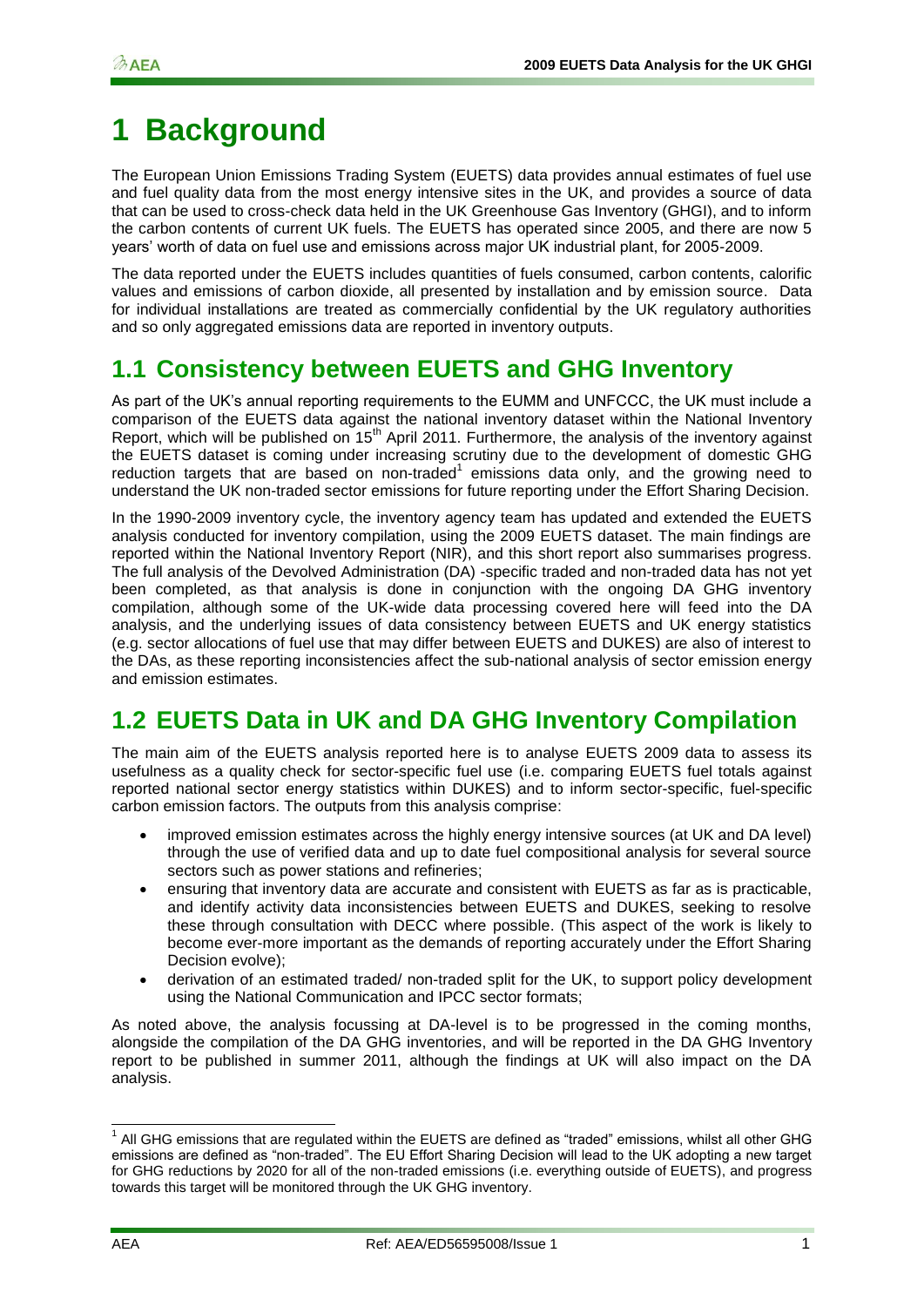# <span id="page-5-0"></span>**2 Data Processing**

DECC provided the detailed EUETS regulator data from the Environment Agency, Scottish Environment Protection Agency and Northern Ireland Environment Agency during late summer 2010, and the AEA team of industrial emissions analysts have progressed the analysis, combining the datasets to generate a UK-wide EUETS dataset. This work builds on analysis conducted in previous years, as the EUETS has been in place since 2005, so there are now 5 annual datasets of energy and emissions data.

The initial steps in the analysis require the identification of new sites in the 2009 dataset and allocation of those sites to align with economic sectors as reported within the DUKES Commodity Balance tables. There were very few new sites within the 2009 dataset.

Building on the previous years" analysis, the next step is to allocate the reported fuel names for every UK installation to one of the GHGI fuel names, which are also aligned with the fuel types reported within DUKES. This enables a direct comparison of EUETS fuel totals against sector fuel allocations within DUKES and therefore sued within the GHGI.

This is a resource-intensive process, and there are expert judgements that need to be made to assess the data from operators and determine which fuel type is the most appropriate. The allocation of fuels to GHGI categories is, occasionally, quite uncertain. The uncertainties largely centre on the allocation of fuels to GHGI fuel categories such as LPG, OPG, gas oil and fuel oil, and are due to the use of abbreviations or other ambiguous names for fuels within the EUETS reporting system.

The AEA team uses the reported EUETS fuel names as well as the reported fuel quality data such as calorific values and carbon emission factors in order to make best estimates for all fuel use entries in the EUETS spreadsheets. Assumptions from previous years are taken into consideration. This quality checking and allocation process is an open-ended task for such a large dataset, and hence the AEA team focuses on the highest emitters and the known "problem" sites and fuel types. Where uncertainties arise in allocations, the most important allocation decisions are copied across to the DECC DUKES team, for their information and input, as ultimately the EUETS analysis by the AEA team is taken into account to some degree within the compilation of DUKES for the following year.

As a data verification step, the installation emissions (broken down by fuel) from the EUETS regulator spreadsheets are then compared against the total installation emissions for 2009 on the Community Installation Transaction Log (CITL) which is a central website that holds the verified EUETS emissions totals for all EU installations in the scheme. Each year we have noted that for some sites the regulator data does not match the CITL dataset, and therefore some "residual" emissions allocations are generated, from the difference between CITL and regulator information. These instances are then fed back to the regulator contacts, for their consideration and to request any insights into the likely fuels that the residual emissions should be allocated against.

The range of assumptions in these allocation decisions (of sites to sectors, EUETS fuels to GHGI fuel types, and residuals to GHGI fuel types) does introduce uncertainty to the "finalised" EUETS dataset that AEA then takes forward into the core inventory compilation process.

The AEA team then totals the fuel data by sector, and conducts comparisons against reported emissions data within DUKES, to identify where data inconsistencies are evident. The most significant data discrepancies are then discussed with the appropriate DUKES chapter editors, to determine where the EUETS data indicates that DUKES data may be revised in future editions.

Finally, once the UK GHG inventory is compiled and reported, the UK emission totals by sector are compared against the EUETS sector totals, in order to generate an estimated UK traded / non-traded split for carbon dioxide emissions. The format of this traded / non-traded analysis is under development through consultation with the DECC CESA team, as the usefulness of the analysis for consideration in policy reporting outputs and Carbon Budgets analysis continues to evolve. In this report we present the data using an "expanded" National Communication format with some additional IPCC format, but this is expected to evolve further, and the data presentation within the DA GHGI report may differ from that presented here.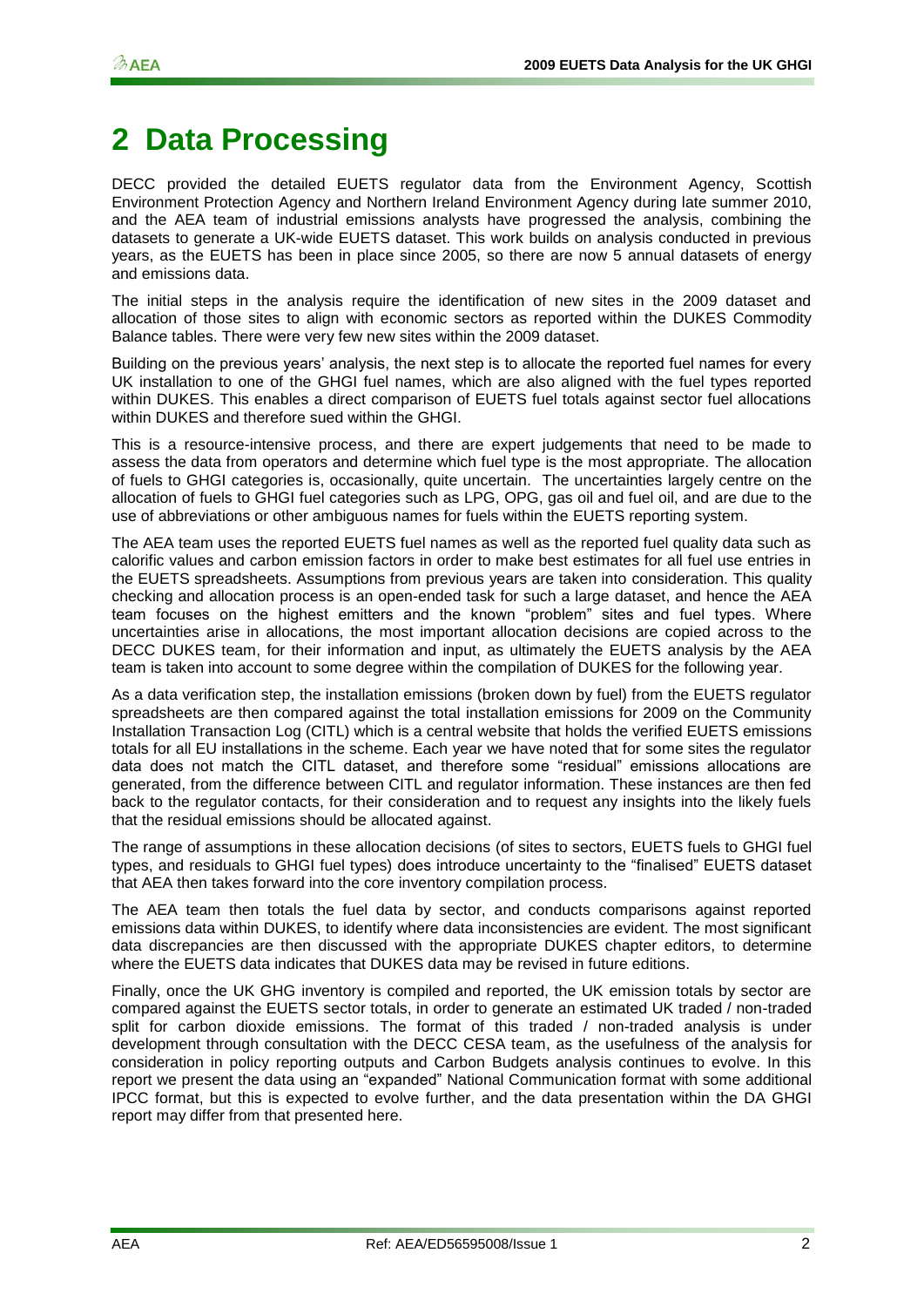# <span id="page-6-0"></span>**3 Summary of Findings**

### <span id="page-6-1"></span>**3.1 Use of EUETS data in the GHGI**

From the 2008 EUETS dataset onwards, all historic plant opt-outs (under the UK Emissions Trading Scheme and Climate Change Agreements) have ceased, and a more complete picture of fuel use and emissions across heavy industry in the UK is available. However, emissions from smaller combustion units in the industrial, commercial and public sectors are not reported, as they are outside the scope of EUETS, and this limits how much of the EUETS data can be used to cross-check and directly inform the GHGI. However, from the 2008 dataset onwards, 100% of sector emissions should be covered for several major industrial sectors:

- Power stations;
- Oil refineries;
- Coke ovens & Integrated steelworks;
- Cement and lime kilns.

In the case of coke ovens and integrated steelworks, the EUETS reporting format does not provide a breakdown of emissions for the sectors reported within the GHGI: estimates of emissions from coke ovens, blast furnaces and sinter plants are not provided explicitly. In addition, the scope of reporting of EUETS does not cover 100% of iron & steel sites or activities, as some secondary steel processes are excluded from the scope of EUETS reporting. These factors make the analysis and comparison of the EUETS and the GHGI estimates much more uncertain for these sectors. The EUETS data has, however, been useful as a quality check for the use of fuels within the iron and steel sector. This section summarises what data are available in the 2005 to 2009 EUETS datasets for power stations and refineries, and identifies which EUETS fuel quality data (i.e. carbon dioxide emission factors) have been used within the GHGI.

### **3.1.1 Coverage of Installations within EUETS**

The level of coverage of the EUETS data can be seen in table 3.1.1 below. The number of sites in each sector which are included in the ETS dataset for 2005 and 2009 are given, together with AEA"s estimate of the total number of installations in that sector throughout the UK in those years.

| <b>Sector</b>                         | <b>Number of installations</b> |                 |              |                 |  |
|---------------------------------------|--------------------------------|-----------------|--------------|-----------------|--|
|                                       |                                | 2005            | 2009         |                 |  |
|                                       | <b>EUETS</b>                   | <b>UK total</b> | <b>EUETS</b> | <b>UK total</b> |  |
| Power stations (fossil fuel, > 75MWe) | 60                             | 60              | 62           | 62              |  |
| Power stations (fossil fuel, < 75MWe) | 23                             | 27              | 24           | 29              |  |
| Power stations (nuclear)              | 12                             | 12              | 10           | 10              |  |
| Coke ovens                            | 4                              | $\overline{4}$  | 4            | 4               |  |
| Sinter plant                          | 3                              | 3               | 3            | 3               |  |
| <b>Blast furnaces</b>                 | 3                              | 3               | 3            | 3               |  |
| Cement kilns                          | 8                              | 15              | 13           | 13              |  |
| Lime kilns                            | $\overline{4}$                 | 17              | 13           | 15              |  |
| <b>Refineries</b>                     | 12                             | 12              | 12           | 12              |  |
| Combustion - iron & steel industry    | 11                             | $200^a$         | 12           | $200^a$         |  |
| Combustion - other industry           | 171                            | $5000^a$        | 379          | $5000^a$        |  |
| Combustion - commercial sector        | 28                             | $1000^a$        | 33           | $1000^a$        |  |
| Combustion - public sector            | 169                            | $1000^a$        | 120          | $1000^a$        |  |

*Table 3.1.1 Numbers of installations included in the EUETS data*

<sup>a</sup> These estimates are 'order of magnitude' figures, to show that the number of installations in the UK is likely to be considerably higher than the number of installations reporting in the EUETS.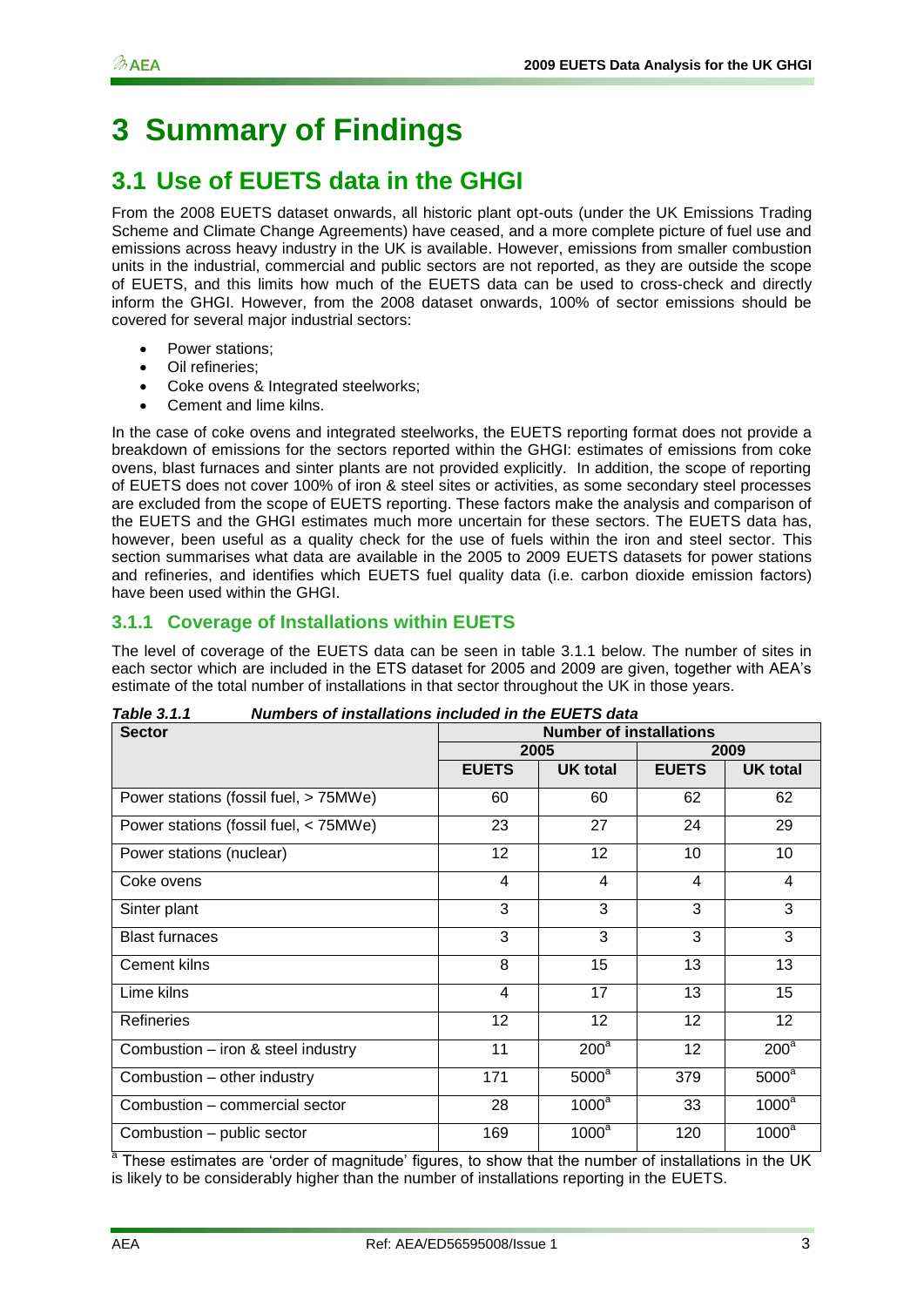Data are included in EUETS for all coke ovens, refineries, sinter plant and blast furnaces. Power stations are divided into three categories in the table in order to show that, although eight stations are not included in the EUETS data, these are all small (in most cases, very small diesel-fired plant supplying electricity to Scottish islands). In comparison, coverage is quite poor in 2005 for cement and lime kilns (due to CCA participants opting out) and for combustion processes (due to CCA/UKETS opt-outs and the fact that numerous combustion plant are too small to be required to join the EUETS). All cement kilns are included in 2009 and all but two lime kilns, which are excluded.

#### **3.1.2 Power Station EUETS Data**

Table 3.1.2 below summarises data given in the EUETS datasets for the major fuels burnt by major power stations and coal burnt by autogenerators. The percentage of emissions that are based on use of Tier 3 emission factors is given (tier 3 factors are based on fuel analysis, and are therefore more reliable than emission factors based on default values). The table then gives the average emission factor for all EUETS emissions that were based on use of the Tier 3 factors.

| Table 3.1.2 | EUETS data for Fuels used at Power Stations and Autogenerators (Emission      |
|-------------|-------------------------------------------------------------------------------|
|             | Factors in ktonne / Mtonne for Coal & Fuel Oil and ktonne / Mtherm for Gases) |

| Year | <b>Fuel</b>                       | % Tier 3        | <b>Average Carbon Emission Factor</b>     |  |  |
|------|-----------------------------------|-----------------|-------------------------------------------|--|--|
|      |                                   |                 | (Tier 3 sites only)                       |  |  |
| 2005 |                                   | 99              | 615.6                                     |  |  |
| 2006 |                                   | 100             | 615.6                                     |  |  |
| 2007 | Coal                              | 100             | 615.4                                     |  |  |
| 2008 |                                   | 100             | 614.0                                     |  |  |
| 2009 |                                   | 100             | 610.5                                     |  |  |
| 2005 |                                   | 59              | 860.2                                     |  |  |
| 2006 |                                   | 66              | 873.3                                     |  |  |
| 2007 | Fuel oil / Waste oil <sup>a</sup> | 70              | 871.2                                     |  |  |
| 2008 |                                   | 92              | 869.5                                     |  |  |
| 2009 |                                   | $\overline{97}$ | 872.7                                     |  |  |
| 2005 |                                   | 52              | 1.443                                     |  |  |
| 2006 |                                   | $\overline{76}$ | 1.465                                     |  |  |
| 2007 | Natural gas                       | 95              | 1.464                                     |  |  |
| 2008 |                                   | $\overline{97}$ | 1.467                                     |  |  |
| 2009 |                                   | 100             | 1.464                                     |  |  |
| 2005 |                                   | 100             | $\overline{\phantom{a}}^{\phantom{\dag}}$ |  |  |
| 2006 |                                   | 100             | $\overline{\phantom{a}}^{\phantom{\dag}}$ |  |  |
| 2007 | Sour gas                          | 100             | $\overline{\phantom{a}}^{\phantom{\dag}}$ |  |  |
| 2008 |                                   |                 | n.a.                                      |  |  |
| 2009 |                                   | 100             | $\overline{\phantom{a}}^{\,\mathsf{b}}$   |  |  |
| 2005 |                                   | 100             | 594.3                                     |  |  |
| 2006 |                                   | 100             | 596.3                                     |  |  |
| 2007 | Coal<br>autogenerators            | 100             | 594.5                                     |  |  |
| 2008 |                                   | 100             | 581.3                                     |  |  |
| 2009 |                                   | 100             | 600.6                                     |  |  |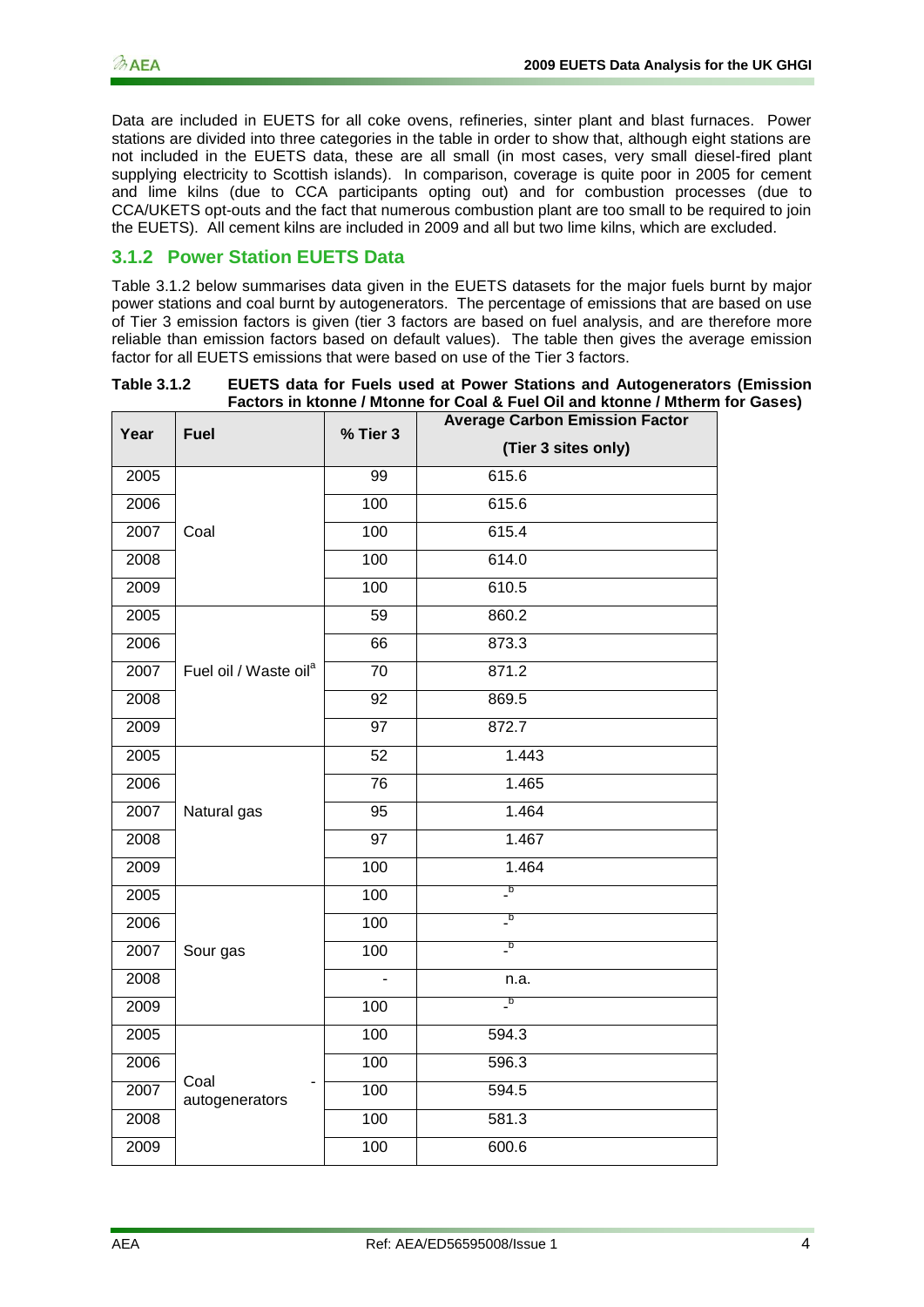<sup>a</sup> It is not possible to distinguish between fuel oil and waste oil in the EUETS data, so all emissions have been reported under fuel oil.

**b** Emission factors can be calculated for 2005-2007 and for 2009, but are based on data for a limited number of sites and are therefore confidential.

The EUETS data shown are regarded as good quality data, since a high proportion of emissions are based on Tier 3 emission factors (i.e. verified emissions based on fuel analysis to ISO17025). The EUETS based emission factors presented above have therefore been used directly as the emission factors in the GHGI, with the exception of the 2005 figure for gas, where Tier 3 factors were only used for about half of the sector"s emissions. Small quantities of sour gas were burnt at one power station in 2005-2007 and 2009 and EUETS Tier 3 emission factors are available and therefore used. Due to the confidentiality of the data, the emission factors are not shown.

#### **3.1.3 Refinery EUETS Data**

Tables 3.1.3a and 3.1.3b below summarises data given in the EUETS datasets for the major fuels burnt by refineries in the UK.

The main fuels in refineries are fuel oil and OPG and emissions also occur due to the burning off of "petroleum coke" deposits on catalysts used in processes such as catalytic cracking. In the latter case, emissions in the EUETS are not generally based on activity data and emission factors but are instead based on direct measurement of carbon emitted. This is due to the technical difficulty in measuring the quantity of petroleum coke burnt and the carbon content.

Table 3.1.3b also shows the carbon emission that would be obtained if the previous inventory method were being used. This involves the use of petroleum coke consumption data from UK energy statistics (DECC, 2010) and an emission factor of 930 kt C / Mt petroleum coke taken from Baggott *et al*, 2004.

| Year | <b>Fuel</b> | % Tier 3 | <b>Average Carbon Emission Factor</b><br>(Tier 3 sites only) |
|------|-------------|----------|--------------------------------------------------------------|
| 2005 |             | 25       | 861.0                                                        |
| 2006 |             | 65       | 873.9                                                        |
| 2007 | Fuel Oil    | 79       | 877.4                                                        |
| 2008 |             | 91       | 871.6                                                        |
| 2009 |             | 91       | 876.2                                                        |
| 2005 |             | 60       | 1.495                                                        |
| 2006 |             | 58       | 1.469                                                        |
| 2007 | <b>OPG</b>  | 58       | 1.511                                                        |
| 2008 |             | 82       | 1.483                                                        |
| 2009 |             | 81       | 1.489                                                        |

**Table 3.1.3a EUETS Data for Fuel Oil & OPG burnt at Refineries (Emission Factors in ktonne / Mtonne for Fuel Oil and ktonne / Mtherm for OPG)**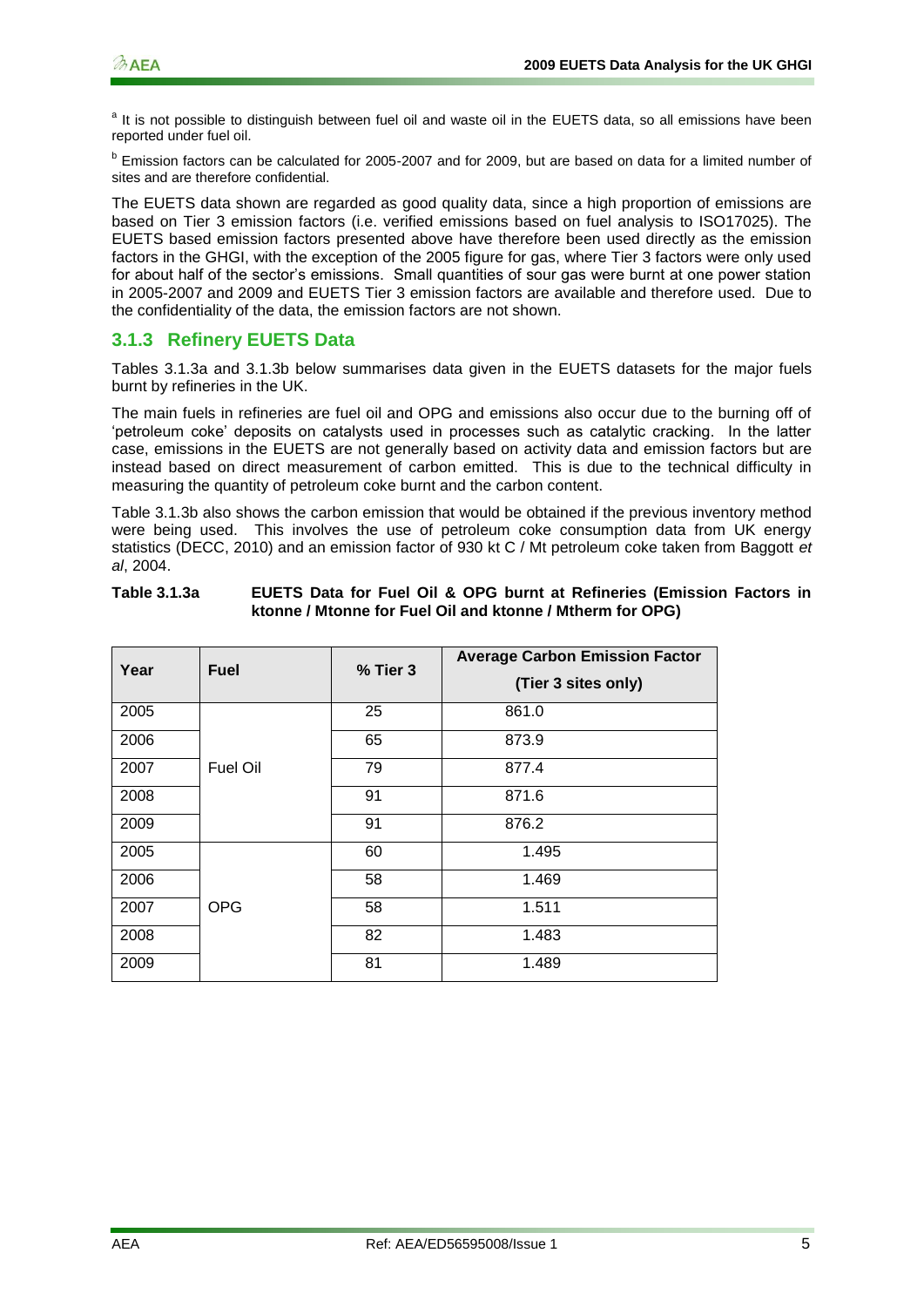#### **Table 3.1.3b EUETS Derived Data for Carbon Emissions from Petroleum Coke burnt at Refineries (in Mtonnes)**

| Year | <b>Fuel</b>    | % Tier 3       | <b>Emission from</b><br><b>EUETS</b> | Emission, based on<br><b>DUKES</b> <sup>b</sup> |
|------|----------------|----------------|--------------------------------------|-------------------------------------------------|
| 2005 |                | $\overline{a}$ | 1.273                                | 1.123                                           |
| 2006 |                | $\overline{a}$ | 1.338                                | 1.263                                           |
| 2007 | Petroleum Coke | a              | 1.350                                | 1.300                                           |
| 2008 |                | $\overline{a}$ | 1.282                                | 1.271                                           |
| 2009 |                | а              | 1.263                                | 1.311                                           |

<sup>a</sup> It was unclear from the data received how much of the emission was based on a Tier 3 approach.

b Using an emission factor of 930 kt/Mt of petroleum coke burnt (figure suggested by the refinery industry).

Emission factors for **fuel oil** generated from EUETS data have been adopted in the GHGI, with the exception of data for 2005, where Tier 3 methods were used for only 25% of fuel.

Carbon factors can be derived for **OPG** based on moderate levels of Tier 3 reporting for 2005-2007, but levels of more than 80% for 2008 onwards. There is some uncertainty regarding the allocation of EUETS fuels to the OPG fuel category, and the derived emission factors for 2006 and 2007 are significantly different to the values for 2005 and 2008-2009. For these reasons, only the data for 2008 – 2009 are used. For earlier years, the mean of the 2008 and 2009 figures is used.

Emission data for **petroleum coke** are higher in 2005-2008 than would be obtained using DUKES activity data, and an appropriate emission factor, and lower in 2009. This is especially noticeable for 2005, where the petroleum coke consumption given in DUKES would have to be more than 100% carbon in order to generate the carbon emissions given in the EUETS. Consultation with DECC energy statisticians has identified that the figures given in DUKES are subject to considerable uncertainty and, as a result, the EUETS data have been used instead within the UK GHGI.

### **3.1.4 Other Industrial Combustion EUETS Data**

Table 3.1.4 below summarises data given in the EUETS datasets for coal, fuel oil and natural gas used by industrial combustion installations.

At first sight, the data for coal looks like it should be reliable enough to be used in the GHGI with 91% or more of emissions based on Tier 3 factors in each year. However, it must be recalled that numerous smaller industrial consumers will not be represented in EUETS and that the EUETS data are not fully representative of UK fuels as a whole. This is also true for EUETS data for fuel oil and natural gas but here, in addition, very little of the EUETS data are based on Tier 3 factors. Therefore, none of these data have been used directly in the compilation of the GHGI estimates.

Data for coal burnt in lime kilns are available for 2007 onwards, although in 2007 only 50% of the data was based on Tier 3 reporting, and hence these data have been disregarded. However, in 2008 the level of Tier 3 analysis of coal in the lime sector within EUETS increases to 81%, with 100% Tier 3 reporting in 2009, and therefore these operator data have been used directly to inform GHGI estimates in those years.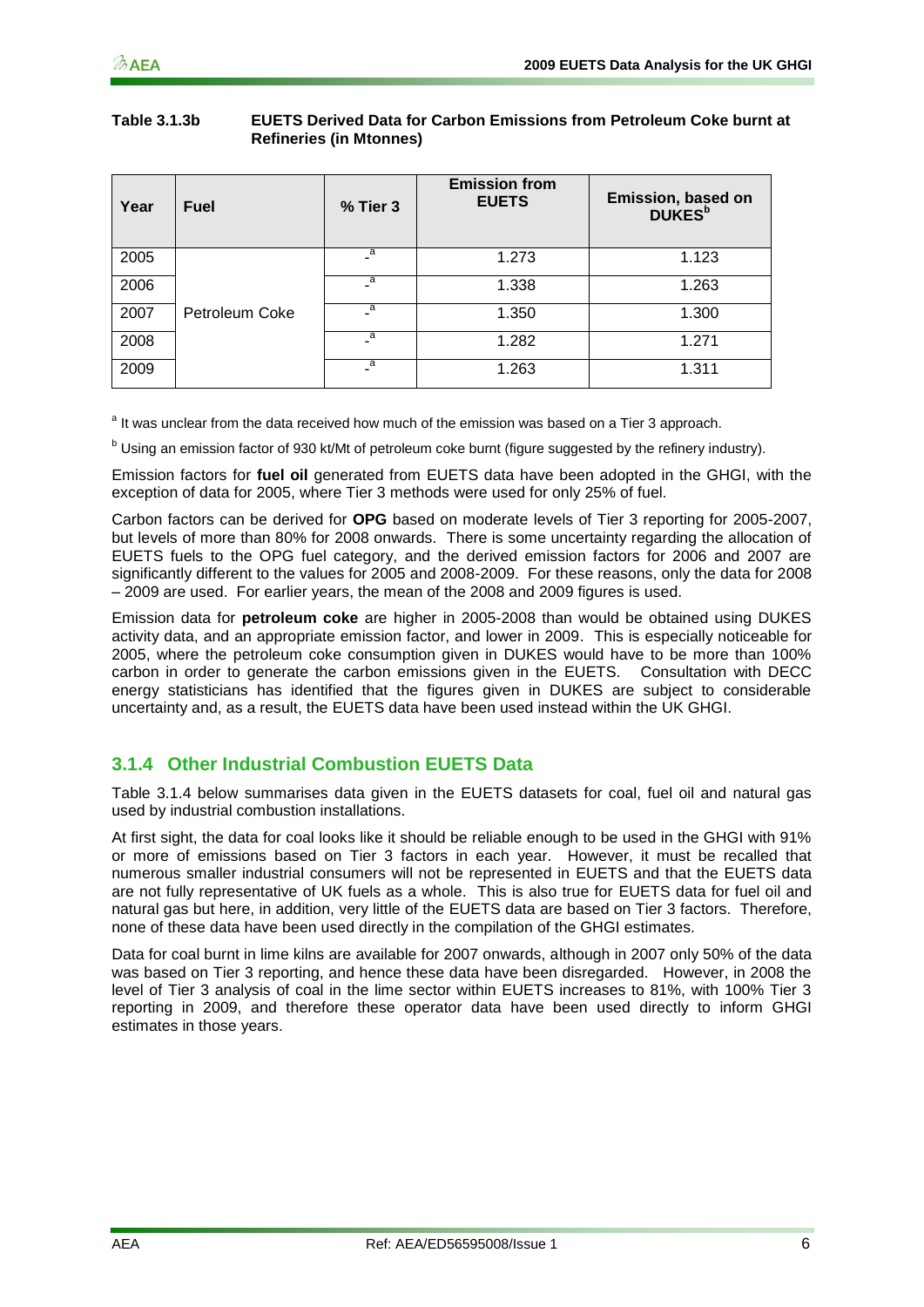| Table 3.1.4 | <b>EUETS data for Coal, Fuel Oil and Natural Gas used by Industrial Combustion</b> |
|-------------|------------------------------------------------------------------------------------|
|             | Plant (Emission Factors in ktonne / Mtonne for Coal & Fuel Oil and ktonne /        |
|             | <b>Mtherm for Natural Gas)</b>                                                     |

| Year | <b>Fuel</b> | % Tier 3 | <b>Average Carbon</b><br><b>Emission Factor</b><br>(Tier 3 sites | <b>GHGI Carbon</b><br><b>Emission</b><br><b>Factor</b> |
|------|-------------|----------|------------------------------------------------------------------|--------------------------------------------------------|
|      |             |          | only)                                                            |                                                        |
| 2005 |             | 98       | 607.1                                                            | 631.1                                                  |
| 2006 |             | 98       | 603.0                                                            | 631.1                                                  |
| 2007 | Coal        | 99       | 613.5                                                            | 645.4                                                  |
| 2008 |             | 94       | 596.8                                                            | 640.6                                                  |
| 2009 |             | 91       | 595.7                                                            | 652.5                                                  |
| 2005 |             | 17       | 864.7                                                            | 879.0                                                  |
| 2006 |             | 27       | 865.3                                                            | 879.0                                                  |
| 2007 | Fuel oil    | 20       | 865.7                                                            | 879.0                                                  |
| 2008 |             | 18       | 870.7                                                            | 879.0                                                  |
| 2009 |             | 30       | 867.8                                                            | 879.0                                                  |
| 2005 |             | 13       | 1.593                                                            | 1.478                                                  |
| 2006 |             | 32       | 1.449                                                            | 1.478                                                  |
| 2007 | Natural gas | 43       | 1.469                                                            | 1.477                                                  |
| 2008 |             | 35       | 1.504                                                            | 1.474                                                  |
| 2009 |             | 44       | 1.496                                                            | 1.474                                                  |

Emission factors can also be derived from EUETS where a high percentage of Tier 3 analysis is evident, for a number of other minor fuels. Due to the very low number of sites that report data for each fuel type, these EUETS-derived emission factors are confidential and are not tabulated here. The source/activity combinations for which EUETS emission factor data are used within the inventory are:

- Lime kilns / coal
- Other industrial combustion / petroleum coke
- Other industrial combustion / waste solvents
- Other industrial combustion / colliery methane

The EUETS-derived emission factors for colliery methane for each year (2005-9), and emission factors for OPG burnt at refineries (just for 2008-9 where there is a high percentage of Tier 3 reporting), are also applied to all other sources using these fuels.

### **3.1.5 Cement Sector Process Emissions Data in EUETS**

The EUETS dataset also provides a detailed breakdown of cement sector process emissions from the decarbonisation of raw materials during the clinker manufacturing process. These data are useful to compare against other statistics that are provided from the British Cement Association (BCA) regarding clinker production and the non-combustion emissions associated with UK cement production. However, it must be noted that due to the CCA opt-outs the EUETS dataset only has complete coverage of the UK cement sector for 2008 and 2009, so there is a very limited dataset to work with, and firm conclusions cannot be drawn at this stage from the EUETS information. Note also that the BCA data on clinker production is commercially confidential.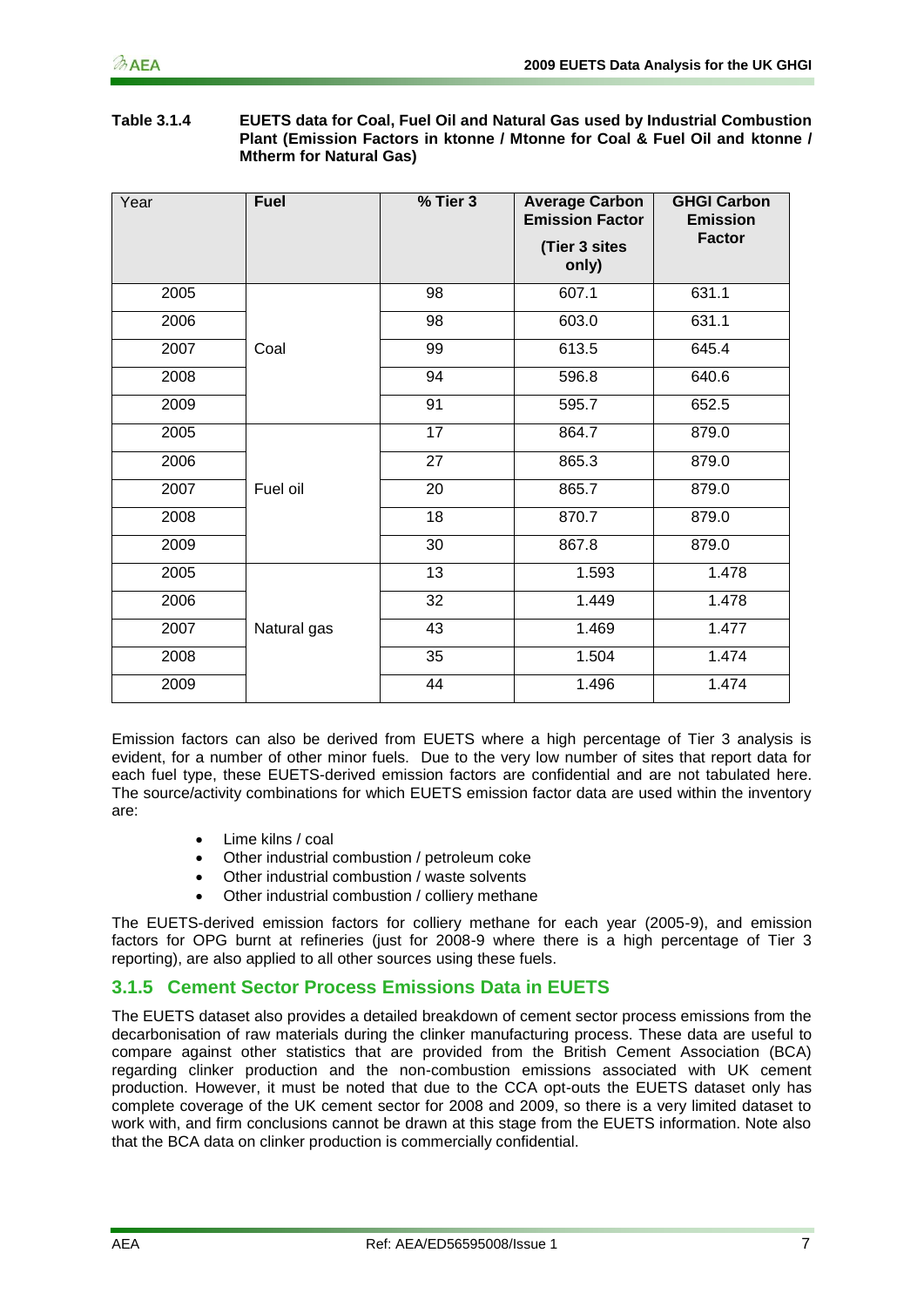From the detailed EUETS site-specific calculations for the UK cement sector, it is evident that sites use a range of estimation methods to derive the EUETS emissions from process sources, using a range of activity data and emission factors to reflect the different process designs and sub-sources of process  $CO<sub>2</sub>$  emissions. The activity data used within the EUETS by cement kiln operators include:

- Mass of cement clinker produced
- Mass of raw meal used to manufacture clinker
- Mass of cement kiln dust manufactured

The industry-wide estimates provided by the BCA and used within the GHGI show very close comparison with the EUETS estimates, with the sum of the EUETS data around 1% lower than those reported to the GHGI, as outlined below:

#### **Table A3.1.5 Comparison of Cement Sector Carbon Dioxide Emissions within the UK GHGI and the EUETS for 2008-9**

|                                   | 2008  | 2009  |
|-----------------------------------|-------|-------|
| GHGI $CO2$ emissions (kt)         | 5203  | 3721  |
| Sum of EUETS $CO2$ emissions (kt) | 5163  | 3677  |
| EUETS / GHGI                      | 99.2% | 98.8% |

### <span id="page-11-0"></span>**3.2 Ongoing Data Clarifications: EUETS data and DUKES**

In addition to the direct use of EUETS data within the UK GHGI compilation, as outlined above, the analysis of the EUETS data in 2009 has identified a number of data reporting inconsistencies that could not be resolved within the GHGI compilation, but may be considered by DECC DUKES within future energy statistics work.

Most of these are related to sector-specific allocations of fuels, where EUETS indicates differences to that reported in DUKES, and an example that we have acted upon in the 2009 GHGI is the data on petroleum coke use in refineries, mentioned in section 3.1.3 above. It is notable that the main focus of such data inconsistencies tends to relate to "secondary" or "process" fuels that are generated on a site and then either used there or exported to other sites for use (sometimes co-located sites that may have previously all been under one wider ownership) rather than refined fuels that are usually sold as energy commodities such as gas oil or natural gas.

A meeting with the DECC DUKES team is scheduled for April 2011, and several of the following issues may be taken forward following that meeting:

#### *Refinery and Other Industry OPG use*

There is some level of uncertainty in the allocation of fuels in EUETS to specific "DUKES" fuels, although the OPG use in refineries seems to be reported quite consistently as "Refinery Gas", "Refinery Off-Gas", or "OPG/RFG". The DECC DUKES team have reviewed the year to year consistency of OPG use in refineries through the DORS system; there may be further revisions needed, but for now we have used the EUETS data in preference to the published DUKES data for this source and fuel.

In the "other industry" sites where OPG use has been allocated by the AEA team from EUETS data, the fuel is defined as ethane for the one petrochemical production plant, whilst the other all use either "OPG", "High Pressure Refinery Gas", "Low Pressure Refinery gas", or "RFG/OPG/ROG" within the EUETS forms. It's the direct references to refinery gases, and the locations of the installations that raises doubts about how the fuel consumption is tracked and then reported within DUKES, although it appears most likely that the fuel use is recorded within the autogenerators sector in DUKES.

DECC have since taken forward discussions with refinery operators, to request clarifications on fuel use and exports to co-located installations, to try to improve the understanding of OPG use within the refinery and other industrial sectors, and perhaps update DUKES accordingly.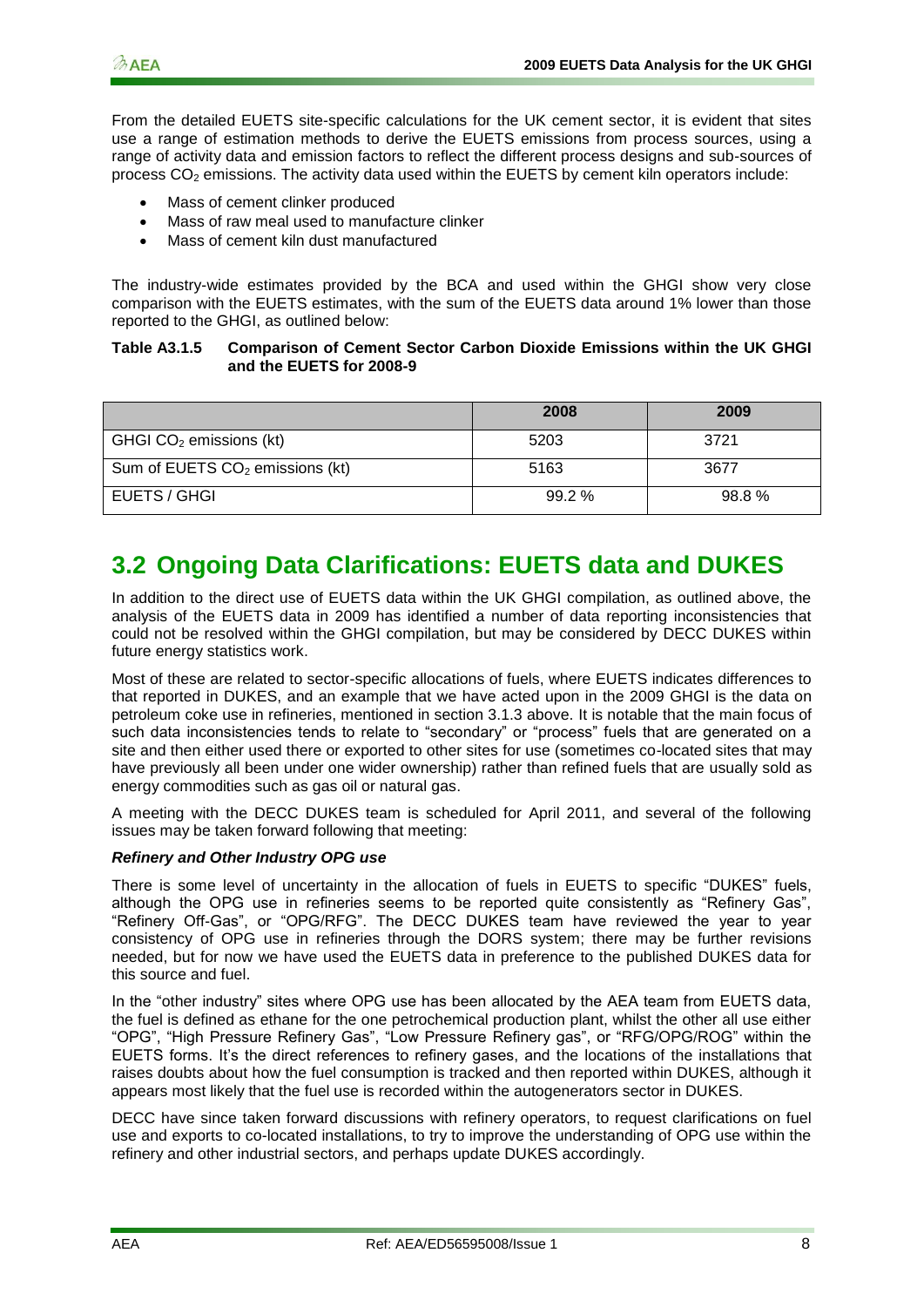The DECC DUKES team have clarified that one site has recently been identified that had been incorrectly reporting CHP unit data within refinery sector submissions to DECC, within the DORS system used for DUKES compilation (Personal Communication, Alison Colquhoun, 2011). Data have now been revised, show close consistency with 2009 EUETS data, and the data will be updated within DUKES 2011, resolving an error that may have propagated through other data and years.

Another refinery site has been approached for clarifications by DECC, and has confirmed the sale of OPG to co-located units (i.e. outside the scope of the refinery); this practice is evident in several refinery locations, and DECC are engaging with refineries to review the consistency of reporting to DORS under such circumstances. The site also has inconsistent data between EUETS and DORS for petroleum coke, but this has been clarified as due to a difference in scope of reporting.

#### *Oil & Gas Terminal OPG and LPG Use*

As above there are definitional problems to resolve for some of the reported fuel use in EUETS, but it appears that there are small amounts of these fuels being used in the upstream oil & gas sector that are not evident within DUKES. It is likely that these fuels are being abstracted from the upstream side, rather than purchased from other sources. This suggests that the inventory approach to using the EEMS dataset for upstream oil and gas production will ensure that there is no gap or double-count in the inventory. Furthermore, the EEMS data have now been provided to the DECC DUKES team, in order that they can review this fuel use in more detail (as well as reviewing the reported diesel use by offshore operators that EEMS includes).

#### *Coke Use in Industry*

The EUETS data on coke use by different industries supplements other data sources on coke use that the AEA team obtains directly from specific iron and steel, chemical and petrochemical production plant operators. The sum of these coke use data exceeds that provided within DUKES for final industrial consumption of coke, and this matter has been raised with the DECC DUKES team, but more research is needed due to the disparate nature of the source data (of which EUETS is a part) and the need to review more detailed coke use transfers and sales records, especially for the iron and steel sector. The EUETS data has helped to identify that there may be an under-report in coke use within DUKES, and the AEA team will continue to work with DECC to resolve this issue, assessing where non-fuel use of coke may need to be re-allocated to emission sources.

### <span id="page-12-0"></span>**3.3 Draft UK Traded / Non-traded Split in 2009**

The analysis of the UK traded / non-traded split is ongoing, as the reporting format is yet to be agreed and further checks on data consistency need to be clarified. An initial analysis of the traded / nontraded split is presented below, and we would welcome further engagement with the DECC CESA team to take this analysis forward and develop an output that meets the needs of domestic reporting, e.g. for Carbon Budgets analysis.

The initial analysis presented below indicates that the UK non-traded share of carbon dioxide emissions in 2009 was 52% of the UK GHGI total, at 66,679 kt as Carbon. Note, however, that these data are not finalised due to a number of data inconsistencies that need further analysis.

Sectors where the EUETS data are higher than the GHGI may indicate that the GHGI may be underestimating the total sector emissions, or that emissions are mis-allocated within one of the datasets. Where this is evident, the non-traded sector estimate is set to zero. The main examples are:

- **Refineries.** This is due to higher emissions reported in EUETS from fuel oil and OPG use, compared to the GHGI which is based on DUKES activity data;
- **Gas Production.** The EUETS data indicates that gas use in this sector is higher than that reported in DUKES, and therefore the EUETS emissions are higher than those in the GHGI;
- **Iron and Steel.** Several data inconsistencies are evident that require further analysis. Notably the GHGI shows a decline in BFG use in flaring in 2009 which is not reflected in EUETS;
- **Lime Production.** The lime sector GHGI emissions are lower than those reported in EUETS, and this is partly due to data confidentiality issues and the allocation in the GHGI of some lime sector emissions to the "other industrial combustion" part of 1A2f. We also know that 2 out of 15 lime kilns are NOT within the EUETS, however, so more work is needed to derive the non-traded estimates for lime kilns, although these will be a small part of total sector emissions. Finally, and perhaps most importantly, data in the EUETS for lime-producing sites will also cover very significant carbon emissions from other plant such as CHP which would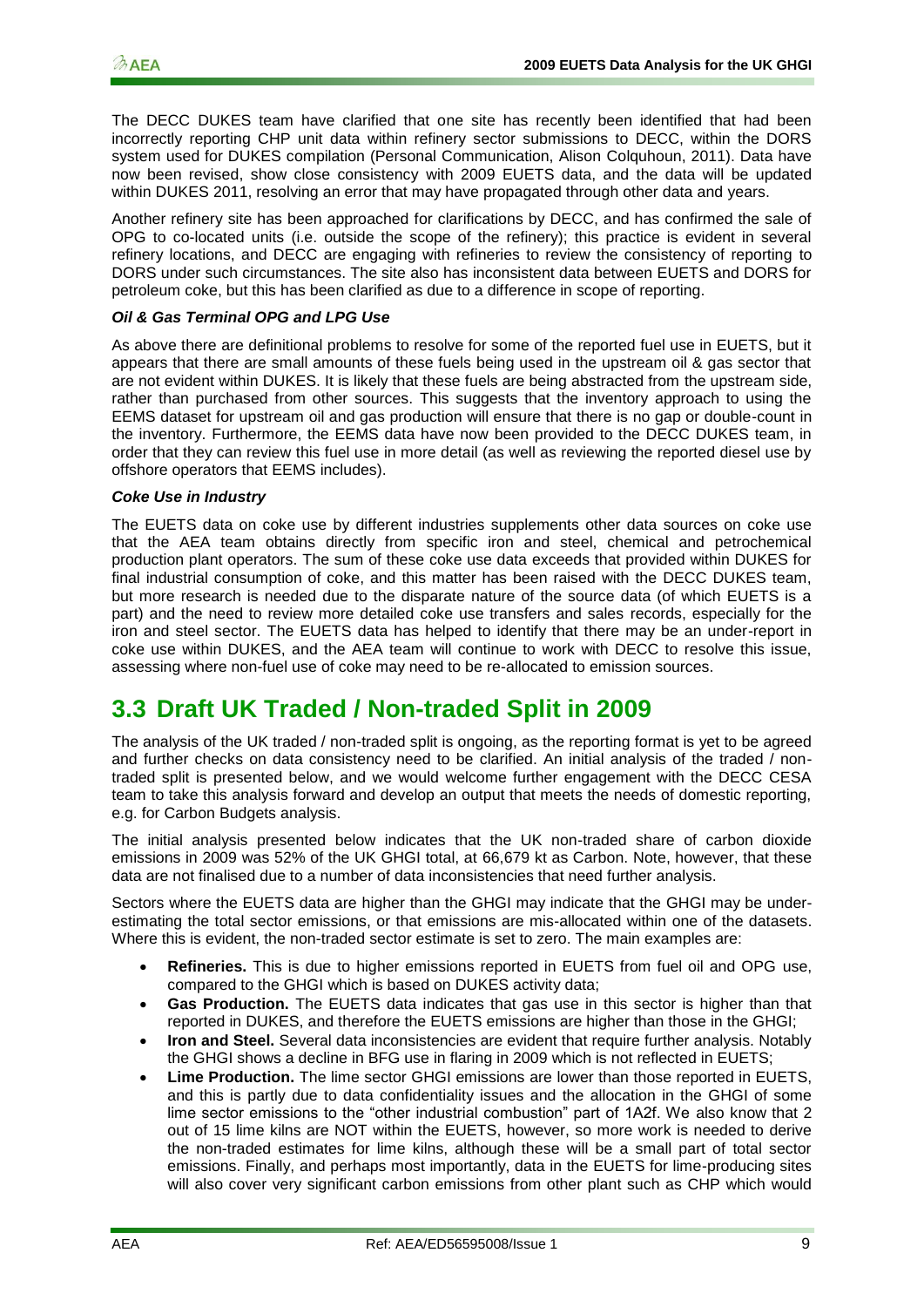be included in the GHGI under 1A2f. Emissions from lime decarbonisation are also much lower in the GHGI and this is most likely due to the reliability of the activity data used in the GHGI. Data are not available for the latest year in the GHGI, so are carried over from the previous year. In addition, the available activity data do not provide a breakdown of lime production at sites that use the evolved carbon dioxide, and those that do not. This is crucial, since the split has to be estimated based on data from 2003 which is probably unlikely to give realistic results.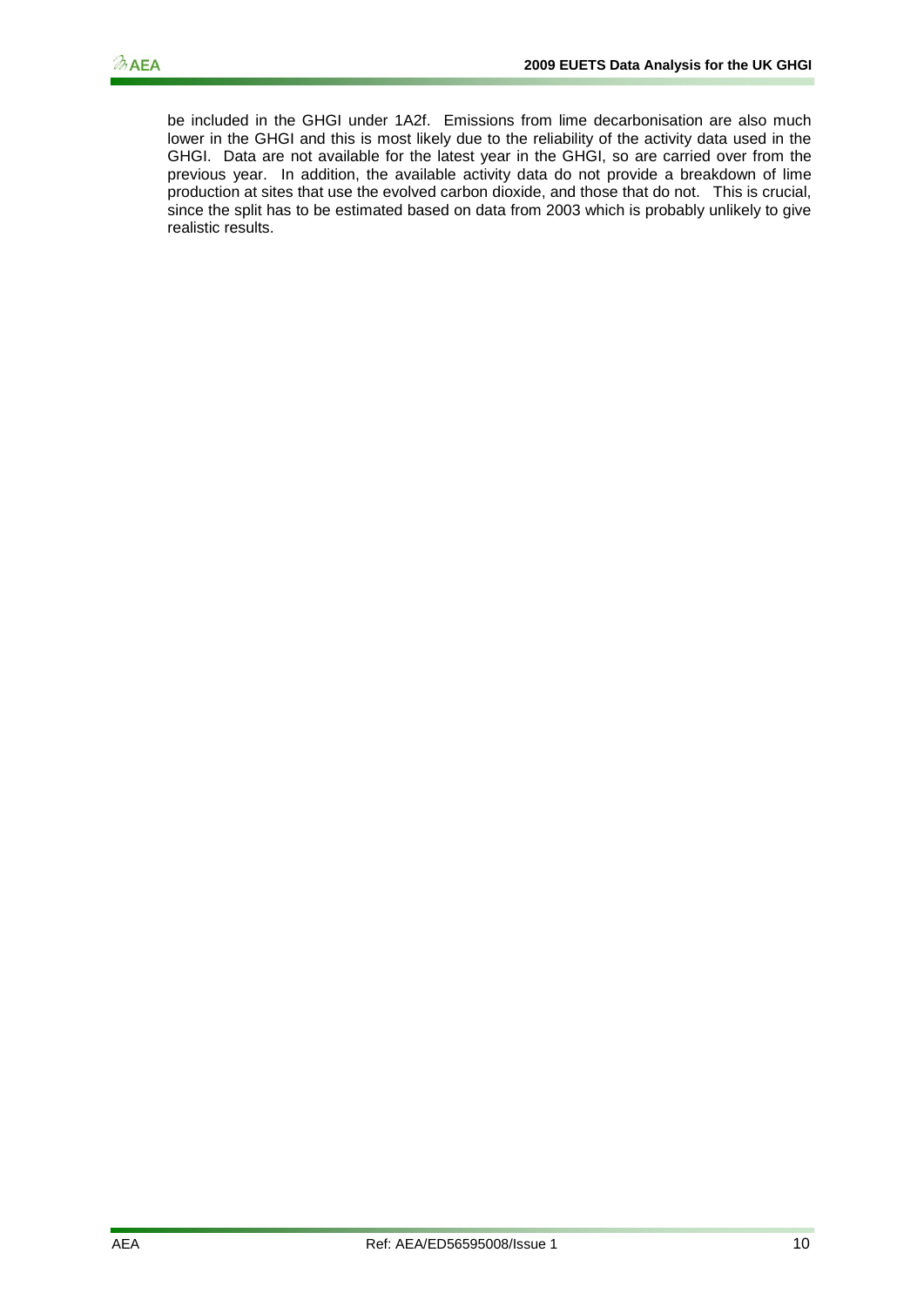| $\mathcal{D}$ AEA             |                       |                                                                                                  |                |                   | 2009 EUETS Data Analysis for the UK GHGI |                                                                                           |
|-------------------------------|-----------------------|--------------------------------------------------------------------------------------------------|----------------|-------------------|------------------------------------------|-------------------------------------------------------------------------------------------|
| Table 3.3                     |                       | Initial Estimate of the UK Carbon Dioxide Traded / non-Traded Split for 2009 Data (kt as Carbon) |                |                   |                                          |                                                                                           |
| <b>National Communication</b> | <b>IPCC (Amended)</b> | <b>Sources</b>                                                                                   | GHGI 2009      | <b>EUETS 2009</b> | Non-traded 2009                          | <b>Comments</b>                                                                           |
| <b>Energy Supply</b>          | 1A1a                  | <b>Power Stations</b>                                                                            | 40,887         | 40.826            | 60                                       |                                                                                           |
|                               | 1A1b                  | Refineries                                                                                       | 4,040          | 4,445             | $\epsilon$                               | Higher refinery emissions in EUETS. (Fuel oil and OPG)                                    |
|                               | 1A1c                  | <b>Collieries and SSF</b>                                                                        | 75             | 7                 | 68                                       |                                                                                           |
|                               | 1A1c Coke             | Coke production                                                                                  | 308            | 13                | 295                                      |                                                                                           |
|                               | 1A1c Gas              | <b>Gas Production</b>                                                                            | 176            | 286               |                                          | Higher gas production emissions in EUETS (Natural Gas)                                    |
|                               | 1A1c Oil & Gas        | Oil & Gas extraction                                                                             | 4,848          | 4,878             | $\overline{0}$                           | Oil & gas sector EUETS higher than GHGI, but very close.                                  |
|                               | 1B <sub>1</sub> b     | Iron & steel flaring                                                                             | 215            | 300               | $\epsilon$                               | GHGI low in 2009. Big drop in BFG allocation in GHGI evident since 2008 - needs checking. |
|                               | 1B <sub>2</sub> b     | Gas network leakage                                                                              | $\overline{2}$ |                   | $\overline{2}$                           |                                                                                           |
|                               | 2A3                   | Flue Gas Desulphurisaton                                                                         | 97             | 95                | $\overline{2}$                           |                                                                                           |
| Agriculture                   | 1A4c                  | Agriculture combustion                                                                           | 1,099          | 42                | 1.057                                    |                                                                                           |
|                               | 2B5                   | Use of agrochemicals                                                                             | 11             |                   | 11                                       |                                                                                           |
| <b>Business</b>               | 1A2a                  | Iron and steel combustion                                                                        | 3,579          | 3,488             | 91                                       |                                                                                           |
|                               | 1A2f                  | Other industrial combustion                                                                      | 13,821         | 5,480             | 8,341                                    |                                                                                           |
|                               | 1A2f_Cement           | Cement fuel use                                                                                  | 536            | 537               |                                          | Very close agreement. 100% traded                                                         |
|                               | 1A4a                  | Commercial combustion                                                                            | 2,528          | 45                | 2,483                                    |                                                                                           |
| <b>Industrial Process</b>     | 3                     | Solvents                                                                                         | $\Omega$       |                   | $\overline{0}$                           |                                                                                           |
|                               | 1A2a                  | Sinter Production                                                                                | 510            | 544               | $\sqrt{ }$                               | Close agreement but need to check allocation issues across I&S.                           |
|                               | 1A2f Lime             | Lime fuel use                                                                                    | 157            | 325               | $\overline{0}$                           | Under-report in inventory for lime plant (BGS stats).                                     |
|                               | 2A1                   | Cement decarbonising                                                                             | 1,015          | 1,003             | 12                                       |                                                                                           |
|                               | 2A2                   | Lime decarbonising                                                                               | 171            | 265               | $\overline{0}$                           | Higher emissions in EUETS for lime plant (BGS stats).                                     |
|                               | 2A3                   | Glass processes                                                                                  | 140            | 103               | 37                                       |                                                                                           |
|                               | <b>2A7</b>            | Fletton brick manufacture                                                                        | 20             | 25                | $\epsilon$                               |                                                                                           |
|                               | 2B1                   | Ammonia production                                                                               | 219            |                   | 219                                      |                                                                                           |
|                               | 2C1                   | Ladle arc furnaces and EAFs                                                                      | 7              | 26                | -0                                       | Higher emissions in EUETS for EAFs. Need to check.                                        |
|                               | 2C <sub>3</sub>       | Primary aluminium production                                                                     | 107            |                   | 107                                      |                                                                                           |
| Public                        | 1A4a                  | Public admin combustion                                                                          | 2,230          | 362               | 1,867                                    |                                                                                           |
| Transport                     | 1A3a                  | Aviation                                                                                         | 532            |                   | 532                                      |                                                                                           |
|                               | 1A3b                  | Road transport                                                                                   | 30,572         |                   | 30,572                                   |                                                                                           |
|                               | 1A3c                  | Rail transport                                                                                   | 523            |                   | 523                                      |                                                                                           |
|                               | 1A3d                  | Shipping                                                                                         | 414            |                   | 414                                      |                                                                                           |
|                               | 1A3e                  | Aircraft support vehicles                                                                        | 120            |                   | 120                                      |                                                                                           |
|                               | 1A4a                  | Railways - stationary combustion                                                                 | 11             | $\overline{1}$    | 10                                       |                                                                                           |
|                               | 1A4c                  | Fishing vessels                                                                                  | 3              |                   | 3                                        |                                                                                           |
|                               | 1A <sub>5</sub> b     | Naval shipping and military aviatio                                                              | 662            |                   | 662                                      |                                                                                           |
| Residential                   | 1A4b                  | Domestic combustion                                                                              | 20,000         |                   | 20,000                                   |                                                                                           |
|                               | 2B <sub>5</sub>       | Non-aerosol products                                                                             | 424            |                   | 424                                      |                                                                                           |
| Land Use Change               | (all LULUCF)          | (all sources and sinks)                                                                          | $-1,307$       |                   | $-1,307$                                 |                                                                                           |
| Waste Management              | 6C                    | Waste incineration                                                                               | 76             |                   | 76                                       |                                                                                           |
| <b>TOTAL</b>                  |                       |                                                                                                  | 128,824        | 63,096            | 66,679                                   | Non-traded Carbon dioxide emissions are 52% of the total in the UK GHGI for 2009.         |

#### *Table 3.3 Initial Estimate of the UK Carbon Dioxide Traded / non-Traded Split for 2009 Data (kt as Carbon)*